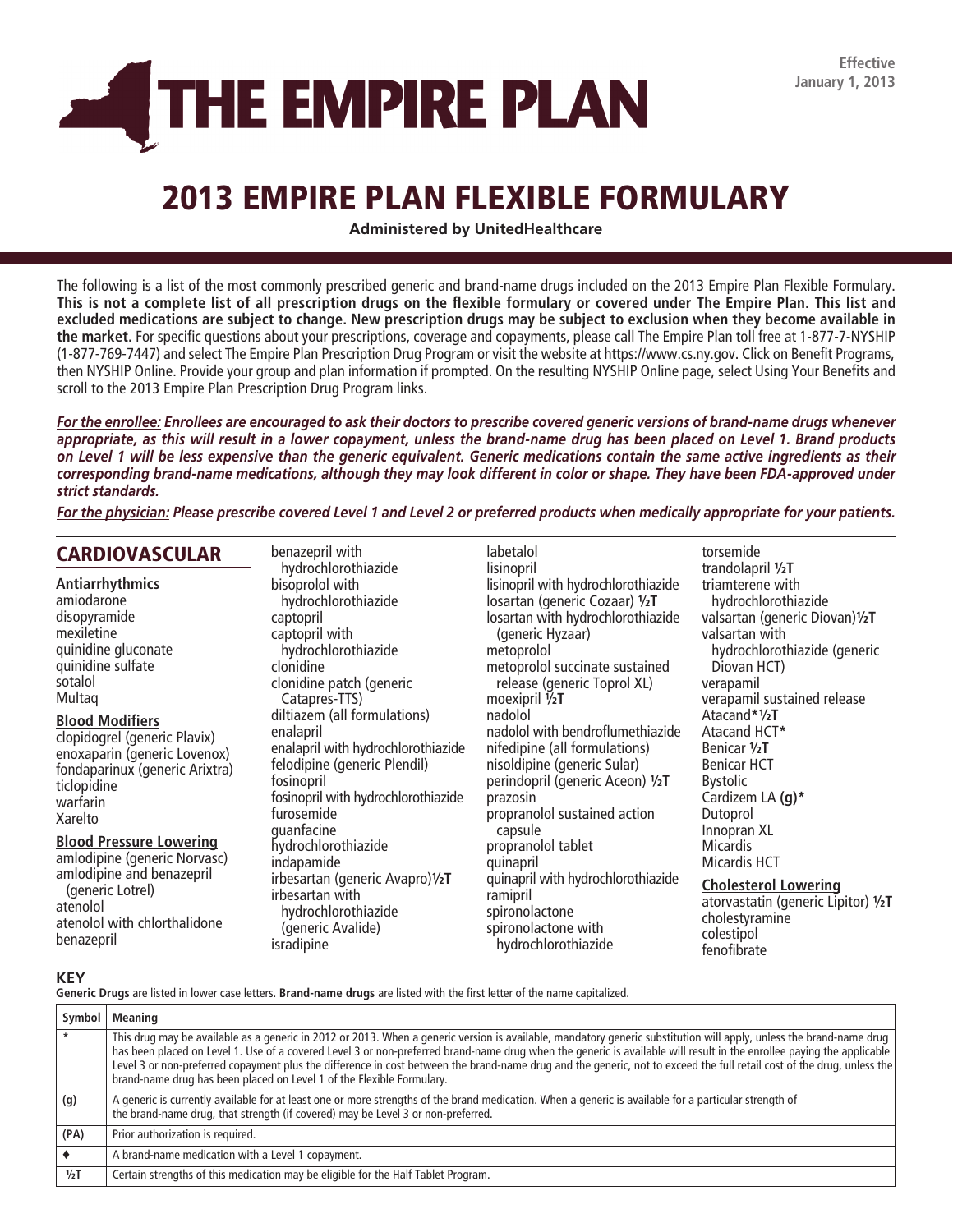fluvastatin (generic Lescol) gemfibrozil lovastatin pravastatin (generic Pravachol) **½T** simvastatin (generic Zocor) **½T** Advicor**\*** Antara Crestor **½T Fenoglide** Lipofen Lofibra Tablet Niaspan**\* Triglide Welchol** 

#### **Heart Failure**

carvedilol (generic Coreg) digoxin BiDil

**Nitrates/Other Angina** isosorbide Nitrostat Ranexa

**Pulmonary Artery** 

**Hypertension Agents** Adcirca **(PA)** Letairis **(PA)**  Revatio**\*(PA)** Tracleer **(PA)** Tyvaso **(PA)** Ventavis **(PA)**

### CENTRAL NERVOUS **SYSTEM**

**Alzheimer's Disease** donepezil 5mg, 10mg (generic Aricept) galantamine (generic Razadyne) galantamine extended release (generic Razadyne ER) Namenda

**Multiple Sclerosis** Ampyra **(PA)** Avonex **(PA)** Copaxone **(PA)** Rebif **(PA)**

**Nausea/Vomiting** granisetron (generic Kytril) ondansetron (generic Zofran) prochlorperazine promethazine Emend

**Parkinson's Disease**

amantadine benztropine carbidopa/levodopa pramipexole (generic Mirapex) ropinirole (generic Requip) Apokyn

### **Seizure Disorder**

carbamazepine clonazepam divalproex sodium (generic Depakote) divalproex sodium extended release (generic Depakote ER) gabapentin lamotrigine levetiracetam (generic Keppra) oxcarbazepine phenobarbital phenytoin primidone topiramate (generic Topamax) **½T** Dilantin **(g)** Felbatol Gabitril**\*** Lyrica Tegretol XR **(g)\***

### DERMATOLOGY/ SKIN DISORDER

adapalene (generic Differin) **(PA)** benzoyl peroxide/erythromycin betamethasone dipropionate calcipotriene (generic Dovonex) clindamycin (all formulations) clindamycin/benzoyl peroxide (generic Duac) clobetasol erythromycin topical fluocinonide hydrocortisone topical imiquimod (generic Aldara) isotretinoin metronidazole topical mometasone furoate topical mupirocin ointment podofilox solution sulfacetamide/sulfur tretinoin **(PA)** triamcinolone topical Protopic **Soriatane** Stelara **(PA)**

### DIABETES

acarbose (generic Precose) glimepiride glipizide glipizide extended release glipizide with metformin glyburide glyburide with metformin glyburide, micronized metformin metformin extended release nateglinide (generic Starlix) pioglitazone (generic Actos)**½T** pioglitazone with metformin (generic Actoplus Met) Apidra Byetta Duetact**\*** Humalog **Humulin** Janumet Januvia Lantus Levemir Novolin Novolog **Onglyza** Prandin

Symlin Victoza

# GASTROINTESTINAL

**GERD/Peptic Ulcer** metoclopramide misoprostol nizatidine oral solution omeprazole (generic Prilosec) pantoprazole (generic Protonix) ranitidine sucralfate Helidac Prevpac Pylera

### **Gastrointestinal-Other**

chlordiazepoxide/clidinium dicyclomine hyoscyamine

#### **Pancreatic Enzymes**

Creon Zenpep

### **Ulcerative Colitis**

balsalazide disodium (generic Colazal) budesonide (generic Entocort EC) mesalamine enema sulfasalazine Apriso Asacol Lialda

### GROWTH HORMONES

Nutropin/Nutropin AQ **(PA)** Saizen **(PA)** Serostim **(PA)** Tev-Tropin **(PA)** Zorbtive **(PA)**

### INFECTION

**Antibiotics-Oral** amoxicillin amoxicillin with potassium clavulanate (generic Augmentin) ampicillin azithromycin (generic Zithromax) cefaclor cefadroxil cefdinir (generic Omnicef) cefprozil cefuroxime cephalexin ciprofloxacin clarithromycin (generic Biaxin) clarithromycin extended release (generic Biaxin XL) clindamycin capsule doxycycline erythromycin levofloxacin (generic Levaquin) metronidazole minocycline penicillin V potassium sulfamethoxazole with trimethoprim

tetracycline vancomycin (generic Vancocin)

### **Antifungal Drugs-Oral**

fluconazole itraconazole **(PA)** ketoconazole nystatin terbinafine (generic Lamisil) **(PA)** Noxafil Vfend **(g)\***

#### **Antifungal Drugs-Topical**

ciclopirox solution, non-oral clotrimazole with betamethasone nystatin nystatin with triamcinolone Naftin

#### **Antiviral Drugs**

acyclovir amantadine famciclovir rimantadine valacyclovir (generic Valtrex) **½T** Tamiflu Zovirax Ointment, Cream

### **Hepatitis**

ribavirin Baraclude Hepsera Infergen **(PA)** Intron-A **(PA)** Pegasys **(PA)** Peg-Intron **(PA)** Tyzeka

### MIGRAINE HEADACHE

butalbital/acetaminophen/caffeine butalbital/aspirin/caffeine butorphanol nasal spray ergotamine/caffeine propranolol tablet sumatriptan (generic Imitrex) Maxalt**\*** Relpax Zomig**\***

### MUSCLE RELAXANTS

carisoprodol 350mg cyclobenzaprine (generic Flexeril) diazepam metaxalone (generic Skelaxin) methocarbamol orphenadrine/orphenadrine compound tizanidine (generic Zanaflex)

### OPHTHALMIC (EYE)

**Glaucoma** betaxolol brimonidine dorzolamide (generic Trusopt) latanoprost (generic Xalatan) pilocarpine timolol maleate Azont Betimol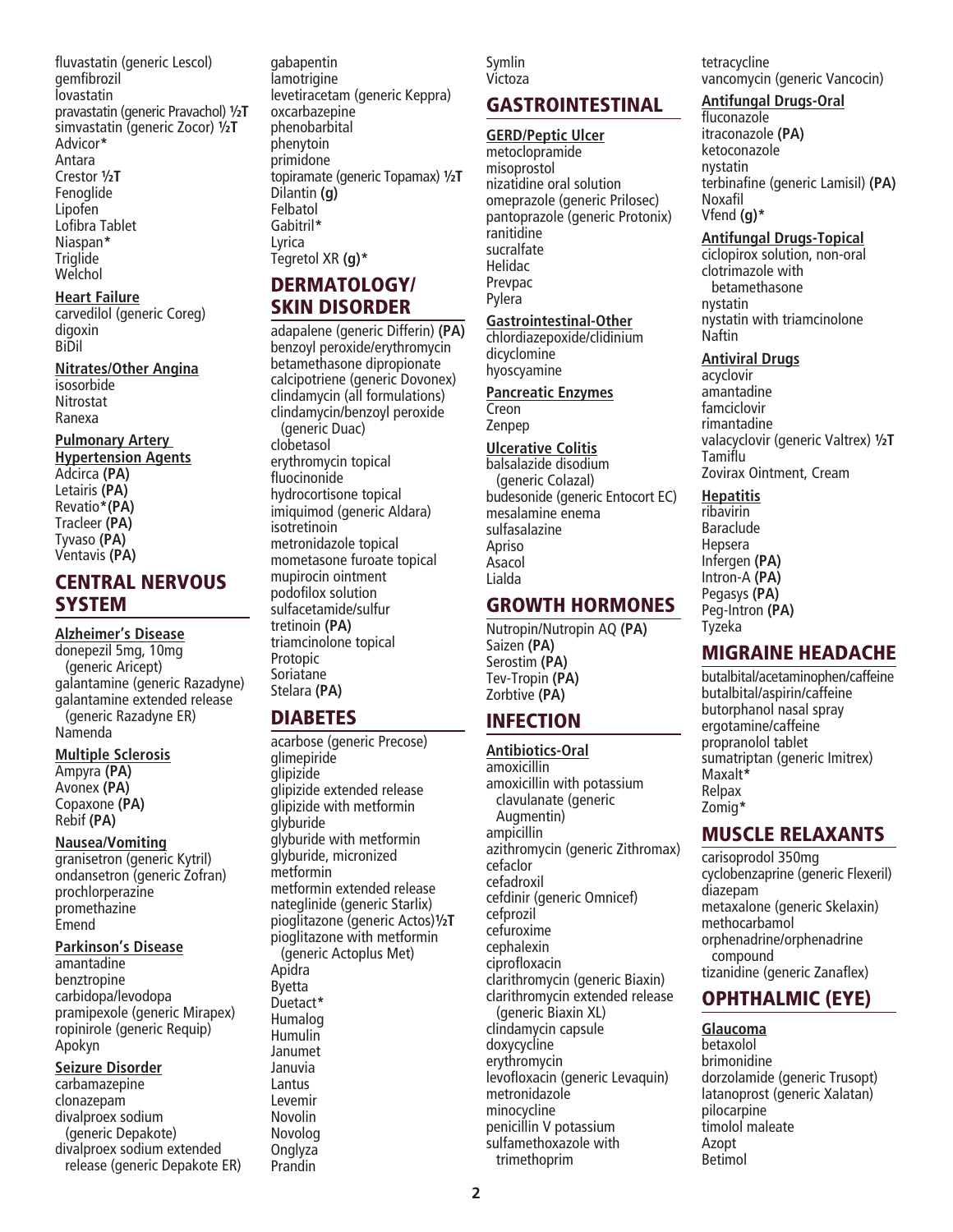Combigan Lumigan Travatan/Travatan Z

**Other Eye Medications** azelastine (generic Optivar) ciprofloxacin drops cromolyn sodium drops cyclopentolate diclofenac sodium drops (generic Voltaren Ophthalmic) epinastine drops (generic Elestat) flurbiprofen drops ketorolac tromethamine drops ofloxacin drops prednisolone drops tobramycin drops tobramycin/dexamethasone drops (generic Tobradex) **Flarex** FML Forte/FML SOP Pred Mild Restasis Vexol

# OTIC (EAR)

ofloxacin (generic Floxin) Ciprodex

### PAIN/ARTHRITIS

acetaminophen with codeine acetaminophen with hydrocodone diclofenac etodolac fentanyl citrate lollipop **(PA)** fentanyl transdermal system flurbiprofen ibuprofen ibuprofen with hydrocodone indomethacin ketoprofen leflunomide meloxicam (generic Mobic) methotrexate nabumetone naproxen oxaprozin oxycodone with acetaminophen oxycodone with aspirin oxymorphone (generic Opana) piroxicam sulindac tolmetin tramadol tramadol extended release tramadol with acetaminophen Celebrex Cimzia **(PA)** Enbrel **(PA)** Opana ER **Oxycontin** Simponi **(PA)** Voltaren Gel

# PSYCHOTHERAPEUTIC AGENTS

**Anxiety, Insomnia and Sedative Agents**

alprazolam/alprazolam extended release buspirone diazepam flurazepam lorazepam temazepam triazolam zaleplon (generic Sonata) zolpidem (generic Ambien) zolpidem extended release (generic Ambien CR)

### **Attention Deficit**

**Hyperactivity Disorder (ADHD)** amphetamine with dextroamphetamine salt combination amphetamine with dextroamphetamine salt combination extended release (generic Adderall XR) dextroamphetamine sustained release methylphenidate methylphenidate extended release Intuniv Vyvanse

### **Depression**

amitriptyline bupropion hcl bupropion hcl extended release bupropion hcl sustained release citalopram (generic Celexa) desipramine doxepin escitalopram (generic Lexapro) **½T** fluoxetine (generic Prozac) imipramine mirtazapine mirtazapine dispersible tablet nortriptyline paroxetine (generic Paxil) paroxetine sustained release 24 hour (generic Paxil CR) phenelzine (generic Nardil) sertraline (generic Zoloft) **½T** tranylcypromine trazodone venlafaxine (generic Effexor) venlafaxine extended release capsule (generic Effexor XR**)**

### **Psychosis**

clozapine haloperidol olanzapine (generic Zyprexa) **½T** quetiapine (generic Seroquel) **½T** risperidone (generic Risperdal) ziprasidone (generic Geodon) Moban Symbyax **(g)\***

# **RESPIRATORY**

**Allergy-Antihistamines** hydroxyzine levocetirizine (generic Xyzal)

### **Allergy-Nasal Antihistamines**

azelastine nasal spray (generic Astelin)

### **Allergy-Nasal Corticosteroids**

flunisolide nasal spray fluticasone (generic Flonase) Nasonex

### **Allergy-Other**

epinephrine pen **EpiPen** 

**Asthma-Inhaled Drugs** albuterol inhalation solution albuterol/ipratropium solution cromolyn ipratropium inhalation solution Advair Alvesco♦ Asmanex♦ Combivent Foradil Pulmicort Respules **(g)\*** QVAR♦ Spiriva Symbicort Ventolin HFA♦

### **Asthma-Oral Drugs**

albuterol montelukast (generic Singulair) prednisolone prednisone terbutaline theophylline

### THYROID REPLACEMENT

levothyroxine (generic Synthroid) liothyronine (generic Cytomel) Tirosint

# URINARY TRACT

**Benign Prostatic Hyperplasia (BPH)** doxazosin finasteride (generic Proscar) tamsulosin (generic Flomax) terazosin

**Erectile Dysfunction** Viagra

**Miscellaneous Anticholinergics/ Antispasmodics-Other** desmopressin oxybutynin/oxybutynin extended release

tolterodine (generic Detrol) trospium (generic Sanctura) Gelnique Oxytrol Sanctura XR**\*** Vesicare

### VITAMIN DEFICIENCY

cyanocobalamin injection Nascobal

## WEIGHT LOSS

phentermine **(PA)**

### WOMEN'S HEALTH

**Contraceptives** aviane gianvi (generic Yaz) kariva levonorgestrel-ethinyl estradiol tablet, dosepack, 3 month (generic Seasonale) medroxyprogesterone 150mg/ml microgestin fe ocella (generic Yasmin) tri-sprintec trinessa NuvaRing

### **Hormone Therapy-Oral**

estradiol/norethindrone (generic Activella) estropipate medroxyprogesterone tablet methyltestosterone with esterified estrogens progesterone capsule (generic Prometrium) Cenestin Enjuvia Prefest

#### **Hormone Therapy-Patches** estradiol patch Combipatch Estraderm Vivelle-Dot**\***

**Hormone Therapy-Miscellaneous** Estrace Cream Estring

### Vagifem **Infertility**

clomiphene leuprolide Cetrotide Follistim AQ Gonal-F Luveris Ovidrel

### **Osteoporosis**

alendronate sodium tablet (generic Fosamax) etidronate disodium ibandronate tablet (generic Boniva) Evista Forteo **(PA)**

### **Other Agents**

clindamycin vaginal cream metronidazole vaginal gel prenatal vitamins (generic) tamoxifen terconazole Clindesse Lysteda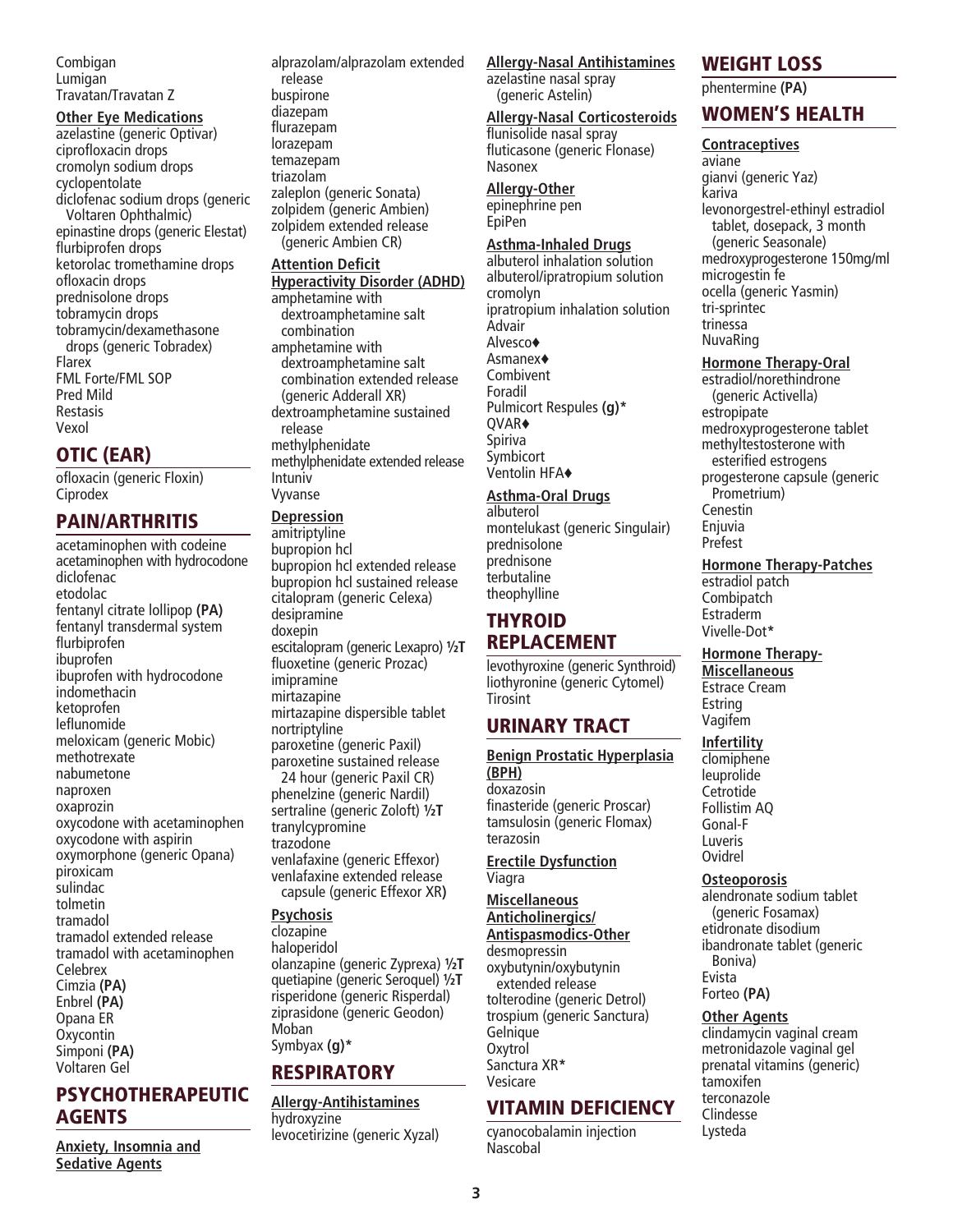| <b>Empire Plan Flexible Formulary Alternatives</b>                                                                                                |
|---------------------------------------------------------------------------------------------------------------------------------------------------|
| olanzapine (generic Zyprexa) 1/2T, quetiapine (generic Seroquel) 1/2T, risperidone<br>(generic Risperdal), ziprasidone (generic Geodon)           |
| omeprazole (generic Prilosec), pantoprazole (generic Protonix)                                                                                    |
| alendronate sodium tablet (generic Fosamax), ibandronate tablet (generic Boniva)                                                                  |
| ciprofloxacin, levofloxacin (generic Levaquin), ofloxacin                                                                                         |
| doxazosin, finasteride (generic Proscar), tamsulosin (generic Flomax), terazosin                                                                  |
| amlodipine (generic Norvasc) plus Benicar 1/2T                                                                                                    |
| Avonex (PA), Copaxone (PA), Rebif (PA)                                                                                                            |
| Viagra                                                                                                                                            |
| imiquimod (generic Aldara), podofilox solution                                                                                                    |
| venlafaxine (generic Effexor), venlafaxine extended release capsule (generic Effexor XR)                                                          |
| oxybutynin, oxybutynin extended release, tolterodine (generic Detrol), trospium<br>(generic Sanctura), Sanctura XR*, Vesicare                     |
| Alvesco◆, Asmanex◆, QVAR◆                                                                                                                         |
| sumatriptan (generic Imitrex), Maxalt*, Relpax, Zomig*                                                                                            |
| Cimzia (PA), Enbrel (PA), Simponi (PA), Stelara (PA)                                                                                              |
| zaleplon (generic Sonata), zolpidem (generic Ambien), zolpidem extended release<br>(generic Ambien CR)                                            |
| Ventolin HFA◆                                                                                                                                     |
| Alvesco◆, Asmanex◆, QVAR◆                                                                                                                         |
| tretinoin (PA)                                                                                                                                    |
| Foradil                                                                                                                                           |
| simvastatin (generic Zocor) 1/2T plus Niaspan*                                                                                                    |
| epinephrine pen, EpiPen                                                                                                                           |
| atorvastatin (generic Lipitor) 1/2T, lovastatin, pravastatin (generic Pravachol) 1/2T, simvastatin<br>(generic Zocor) 1/2T, Crestor 1/2T, Welchol |
| omeprazole (generic Prilosec), pantoprazole (generic Protonix)                                                                                    |
| atorvastatin (generic Lipitor) 1/2T, lovastatin, pravastatin (generic Pravachol) 1/2T, simvastatin<br>(generic Zocor) 1/2T, Crestor 1/2T, Welchol |
|                                                                                                                                                   |

**For enrollee groups eligible for the Enhanced Flexible Formulary, you have an additional feature called Brand for Generic (B4G) which saves you money on certain Brand-Name drugs that have a new generic available. When advantageous to the Plan, this feature allows a Brand-Name drug to be placed on Level 1, the lowest copayment level, and the new generic equivalent to be placed on Level 3, the highest copayment level or excluded. These placements are for a limited time, typically six months, and may be revised mid-year when such changes are advantageous to The Empire Plan.**

**UnitedHealthcare will notify you when B4G savings are available. We will also notify your pharmacist so that the lowest cost option will always be dispensed. Please refer to the DCS website at https://www.cs.ny.gov for the most current information regarding the B4G feature.**

### **KEY**

**Generic Drugs** are listed in lower case letters. **Brand-name drugs** are listed with the first letter of the name capitalized.

| Symbol | <b>Meaning</b>                                                                                                                                                                                                                                                                                                                                                                                                                                                                                                                                                                                  |
|--------|-------------------------------------------------------------------------------------------------------------------------------------------------------------------------------------------------------------------------------------------------------------------------------------------------------------------------------------------------------------------------------------------------------------------------------------------------------------------------------------------------------------------------------------------------------------------------------------------------|
|        | This drug may be available as a generic in 2012 or 2013. When a generic version is available, mandatory generic substitution will apply, unless the brand-name<br>drug has been placed on Level 1. Use of a covered Level 3 or non-preferred brand-name drug when the generic is available will result in the enrollee paying the<br>applicable Level 3 or non-preferred copayment plus the difference in cost between the brand-name drug and the generic, not to exceed the full retail cost of the<br>drug, unless the brand-name drug has been placed on Level 1 of the Flexible Formulary. |
| (g)    | A generic is currently available for at least one or more strengths of the brand medication. When a generic is available for a particular strength of<br>the brand-name drug, that strength (if covered) may be Level 3 or non-preferred.                                                                                                                                                                                                                                                                                                                                                       |
| (PA)   | Prior authorization is required.                                                                                                                                                                                                                                                                                                                                                                                                                                                                                                                                                                |
|        | A brand-name medication with a Level 1 copayment.                                                                                                                                                                                                                                                                                                                                                                                                                                                                                                                                               |
| 1/2T   | Certain strengths of this medication may be eligible for the Half Tablet Program.                                                                                                                                                                                                                                                                                                                                                                                                                                                                                                               |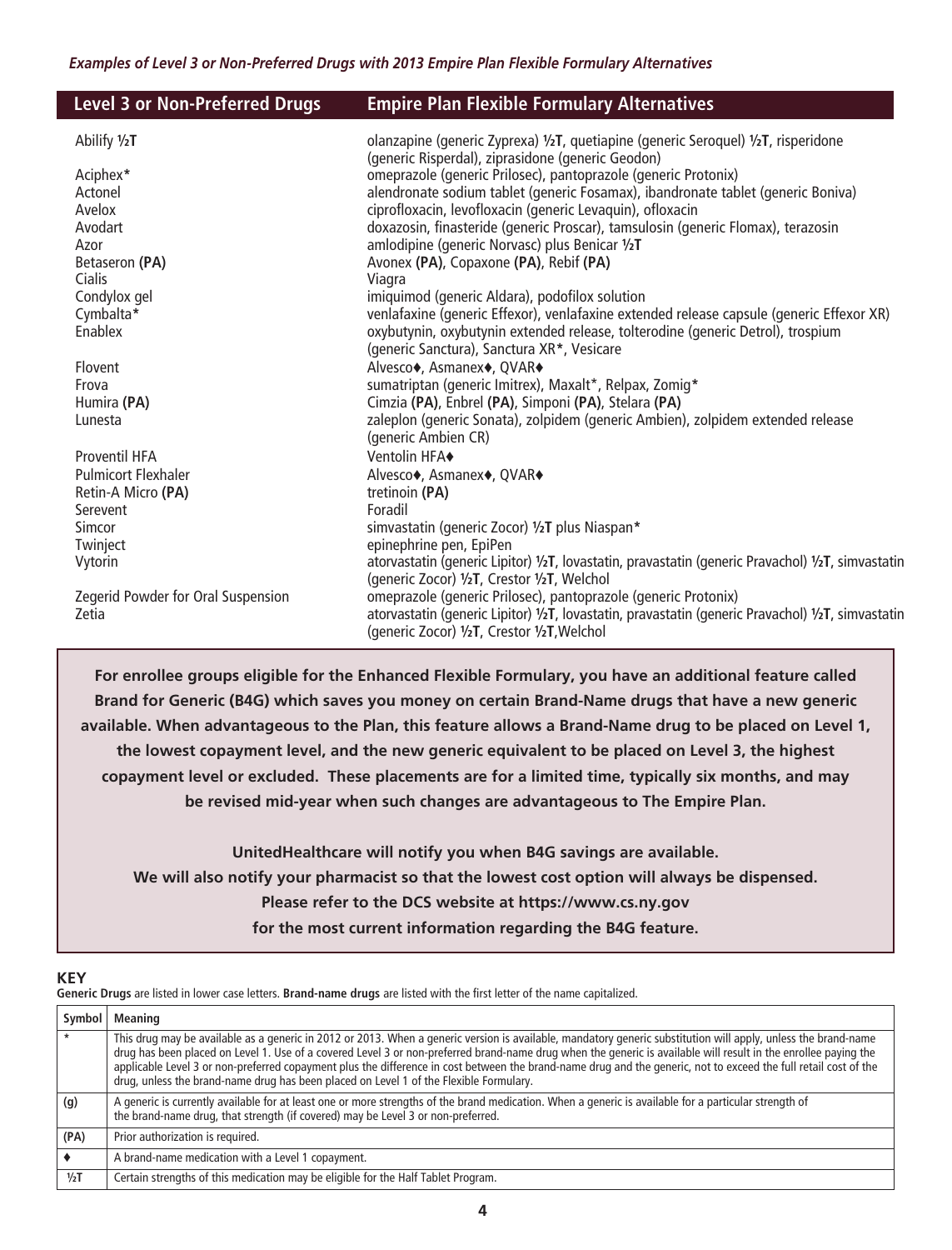| <b>Excluded Drugst</b>                                                 | <b>Empire Plan Flexible Formulary Alternatives</b>                                                                                                              |
|------------------------------------------------------------------------|-----------------------------------------------------------------------------------------------------------------------------------------------------------------|
| Acuvail                                                                | diclofenac sodium drops (generic Voltaren Ophthalmic), ketorolac tromethamine drops                                                                             |
| Adoxa                                                                  | doxycycline                                                                                                                                                     |
| Atelvia                                                                | alendronate sodium tablet (generic Fosamax), ibandronate tablet (generic Boniva)                                                                                |
| Altoprev                                                               | atorvastatin (generic Lipitor) 1/2T, lovastatin, pravastatin (generic Pravachol) 1/2T, simvastatin<br>(generic Zocor) 1/2T, Crestor 1/2T                        |
| amlodipine/atorvastatin (generic Caduet)<br>Amrix                      | amlodipine (generic Norvasc) plus atorvastatin (generic Lipitor) 1/2T<br>cyclobenzaprine (generic Flexeril)                                                     |
| Analpram Advanced Kit                                                  | hydrocortisone/pramoxine cream                                                                                                                                  |
| Androgel                                                               | <b>Testim</b>                                                                                                                                                   |
| Aplenzin                                                               | bupropion hcl extended release, bupropion hcl sustained release                                                                                                 |
| Aricept 23mg                                                           | donepezil 5mg, 10mg (generic Aricept)                                                                                                                           |
| Asacol HD                                                              | Apriso, Asacol, Lialda                                                                                                                                          |
| Axiron                                                                 | Testim                                                                                                                                                          |
| Bromday                                                                | bromfenac sodium drops, diclofenac sodium drops (generic Voltaren Ophthalmic),<br>ketorolac tromethamine drops                                                  |
| BenzEFoam                                                              | benzoyl peroxide                                                                                                                                                |
| Caduet                                                                 | amlodipine (generic Norvasc) plus atorvastatin (generic Lipitor) 1/2T                                                                                           |
| Cambia                                                                 | diclofenac                                                                                                                                                      |
| carisoprodol 250mg (generic Soma 250mg)                                | carisoprodol 350mg                                                                                                                                              |
| Centany AT<br>Clindacin PAC                                            | mupirocin ointment                                                                                                                                              |
| Clindagel                                                              | clindamycin topical<br>clindamycin topical                                                                                                                      |
| clobetasol propionate shampoo                                          | clobetasol                                                                                                                                                      |
| (generic Clobex Shampoo)                                               |                                                                                                                                                                 |
| Clobex Shampoo                                                         | clobetasol                                                                                                                                                      |
| ConZip                                                                 | tramadol, tramadol extended release                                                                                                                             |
| Coreg CR                                                               | carvedilol (generic Coreg)                                                                                                                                      |
| cyclobenzaprine extended release capsule<br>(generic Amrix)            | cyclobenzaprine (generic Flexeril)                                                                                                                              |
| Detrol LA                                                              | oxybutynin, oxybutynin extended release, tolterodine (generic Detrol), trospium                                                                                 |
|                                                                        | (generic Sanctura), Sanctura XR*, Vesicare                                                                                                                      |
| Dexilant (formerly Kapidex)                                            | omeprazole (generic Prilosec), pantoprazole (generic Protonix)                                                                                                  |
| Doryx                                                                  | doxycycline                                                                                                                                                     |
| doxycycline hyclate extended release tablet<br>(generic Doryx)         | doxycycline                                                                                                                                                     |
| doxycycline monohydrate 150mg capsule<br>(generic Adoxa 150mg capsule) | doxycycline                                                                                                                                                     |
| <b>Duexis</b>                                                          | ibuprofen plus famotidine                                                                                                                                       |
| Edluar                                                                 | zaleplon (generic Sonata), zolpidem (generic Ambien), zolpidem extended release                                                                                 |
|                                                                        | (generic Ambien CR)                                                                                                                                             |
| Epiduo                                                                 | adapalene (generic Differin) (PA) plus benzoyl peroxide                                                                                                         |
| Exforge                                                                | amlodipine (generic Norvasc) plus valsartan (generic Diovan) 1/2T<br>amlodipine (generic Norvasc) plus valsartan (generic Diovan) 1/2T plus hydrochlorothiazide |
| Exforge HCT<br>Extavia                                                 | Avonex (PA), Copaxone (PA), Rebif (PA)                                                                                                                          |
| Flector                                                                | Voltaren Gel                                                                                                                                                    |
| Flo-Pred                                                               | prednisolone solution                                                                                                                                           |
| Fortesta                                                               | Testim                                                                                                                                                          |
| Genotropin (PA)°                                                       | Nutropin (PA), Nutropin AQ (PA), Saizen (PA), Tev-Tropin (PA)                                                                                                   |
| Humatrope (PA)°°                                                       | Nutropin (PA), Nutropin AQ (PA), Saizen (PA), Tev-Tropin (PA))                                                                                                  |
| Jalyn                                                                  | finasteride (generic Proscar) plus tamsulosin (generic Flomax)                                                                                                  |
| lansoprazole capsule                                                   | omeprazole (generic Prilosec), pantoprazole (generic Protonix)                                                                                                  |
| levalbuterol inhalation solution                                       | albuterol inhalation solution                                                                                                                                   |
| (generic Xopenex Inhalation Solution)                                  |                                                                                                                                                                 |
| Lorzone                                                                | chlorzoxazone                                                                                                                                                   |
| Metozolv ODT                                                           | metoclopramide                                                                                                                                                  |

<sup>°</sup> Excluded, except for the treatment of growth failure due to Prader-Willi syndrome or Small for Gestational Age.

<sup>°°</sup> Excluded, except for the treatment of growth failure due to SHOX deficiency or Small for Gestational Age.

<sup>°°°</sup> Excluded, except for the treatment of short stature associated with Noonan syndrome or Small for Gestational Age.

<sup>†</sup> Coverage for prescription drugs excluded under the benefit plan design are not subject to exception. This includes prescription medications excluded from coverage under The Empire Plan Flexible Formulary. New prescription drugs may be subject to exclusion when they become available in the market. Please refer to the DCS website<br>at https://www.cs.ny.gov or call The Empire Plan Prescr **launched prescription drugs.**